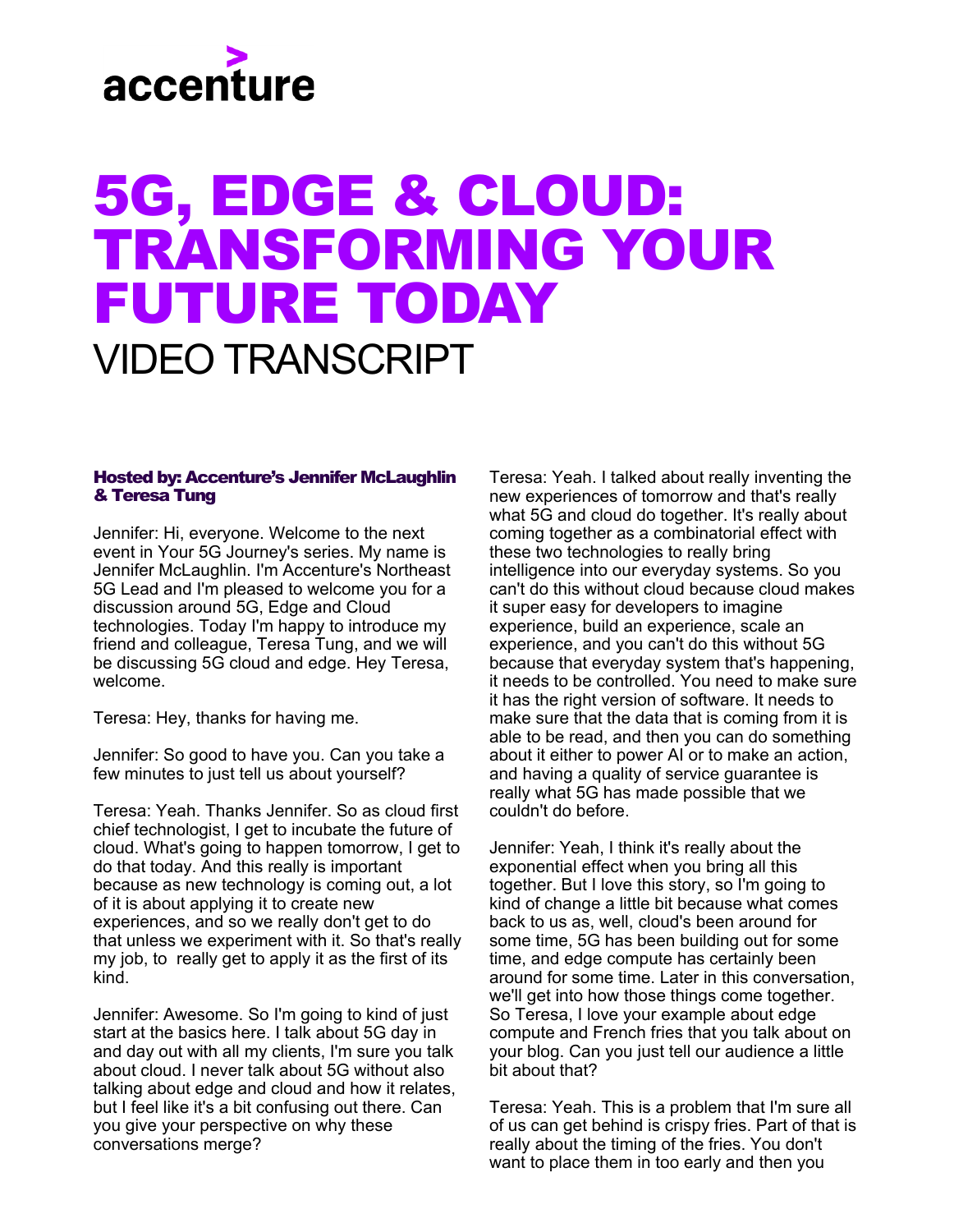

have these old stale fries and you also don't want to have your customers wait for a long time. So this is a fast food chain and they were doing analytics all along. So within the cloud,

they could take all the data from all the stores and really forecast down to the minute level how many fries to cook. And this was really important for their supply chain and to make sure they had enough fries, because you definitely don't want to run out. But it's really at the edge, in the store using the smart kitchen, the point of sale. That's where they're determining exactly when to cook the fries. So that way, whether it's an empty afternoon and it's slow or you're behind an unexpected rush of families after a little league game, it can make sure that everybody's fries are crispy. That happens at the edge.

Jennifer: Yeah, I think as you start to think about 5G, the edge becomes almost anywhere. So while edge compute now is applied certainly at locations, once you have 5G network, edge can be wherever your devices are, wherever data needs to be collected, whatever number of devices you're collecting it from, and then making those types of decisions. But I just love the fast food thing because we were always talking about remote surgeries and industrial type applications and it just catches my eye every time. So I love that.

While we're talking about devices, can you talk a little bit about the IOT applications and how 5G and edge compute can really start to capitalize on massive IOT?

Teresa: Yeah. I would say generation one of internet of things and IOT, this was I can see. So there's sensor data and it goes into the cloud and it was great. We could see real time right across our stores if we're talking about the fast food example. And then generation two, what I was talking about with the fries, it's pushing out some of that intelligence and the AI that was created on the cloud using the IOT data, but really pushing out that decision making, when to cook the fries, right to the edge.

And 5G, as you alluded to, that makes this all better because no longer do I only have the choice, edge, the store and the cloud as to

where to put that intelligence, I can now put some of that let's say within maybe a regional server room within a shopping mall that all the stores share, or I could put it within a local network that the tell-co provides and 5G is what's really going to guarantee again that quality of service, the latency, the bandwidth that you get, the right impact that you could cook the fries or that your video analytics works or that your surgery works.

So all of this is made possible by 5G, and if you think about that, that new continuum is what we call it, edge. The local data center, within the telco, within the public cloud, within the private onpremise cloud. That new choice gives us so much more flexibility to deliver these new services. It's so much easier to roll out to the telco data center and update than to require all these stores. Let's say the fast food examples, they're not going to all invest in new GPGPUs. Now I can put that within that local data center and service all the stores because of 5G.

Jennifer: Yeah, it's very interesting how it's going to be. It's kind of the convergence of these technologies, or not so much convergence, but the complimentary facets of everything that comes together. I mean, in the examples you talked about, some machine learning, some applied intelligence, they all start to come together and it's really this exponential effect of how that happens. Can you talk a little bit more about these other technologies that are further enabled by 5G and all cloud events as we've had?

Teresa: Yeah, and I think one of the things that I've realized when talking about, again 5G, edge, AI, robotics, that these are individual technologies, but the change is really not the technologies themselves, it's this common [inaudible] effect that introduces a new typology. So it's not technology, but it's a typology. And that typology is again that continuum that stretches intelligence, a cloud-like development environment. Everything's connected via a quality of service guarantee into our everyday systems. So the experiences that we're going to see are going to require internet of things to see, it's going to require AI to analyze, and it's going to require robotics or pushing containers to the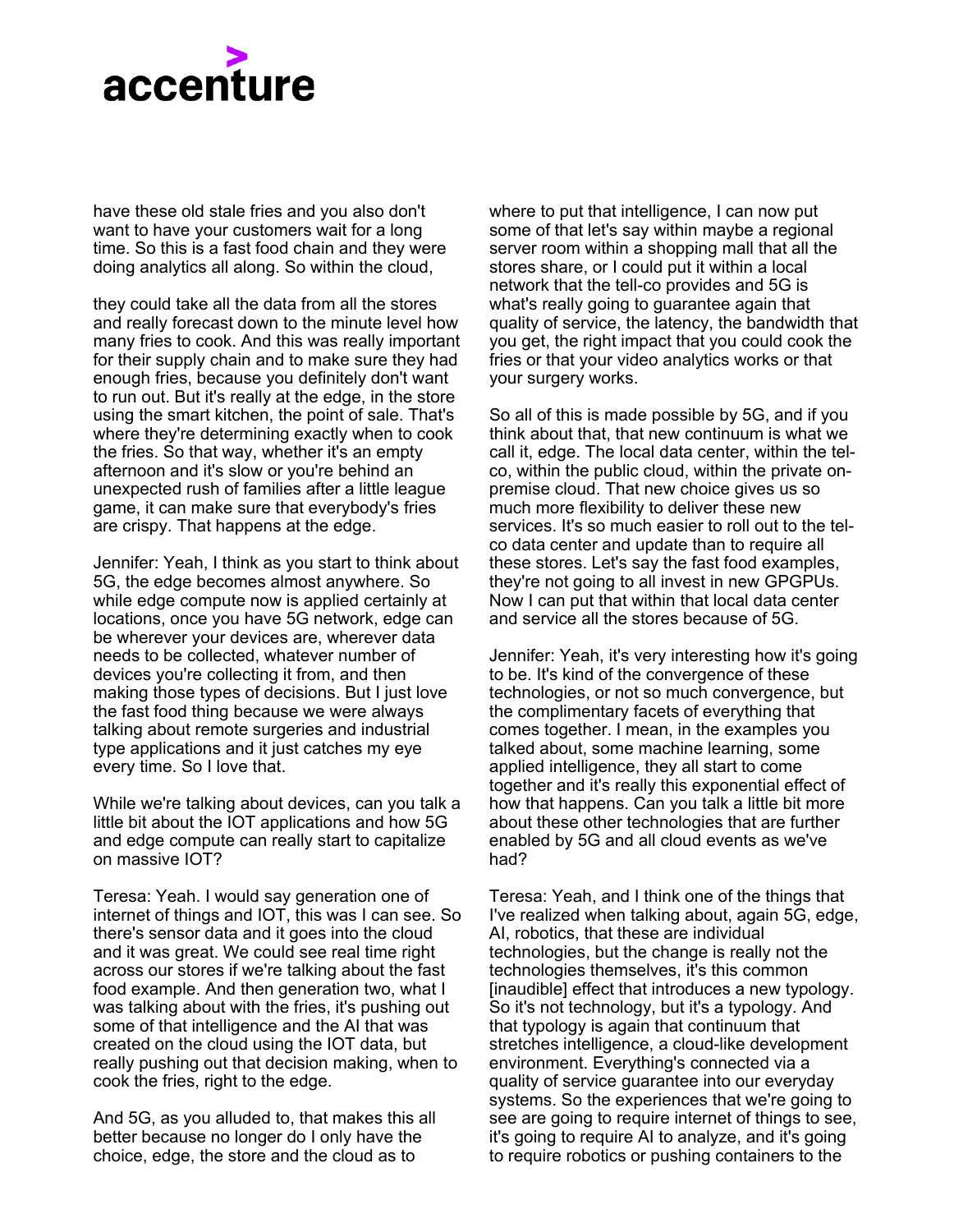## accenture

edge to act. It's going to require 5G to make sure all of this works seamlessly and we don't mess things up. But I think that it's not just one technology by itself. If you only had one, you're not getting this vision and we're not getting the experiences that I hopefully brought to life with the French fries example.

Jennifer: You know, every time I talk to you, I have to confess, that I steal something in the way you've described things and today I'm going to steal typology. I love that. I use the term architecture, but as soon as we talk about architecture, everybody goes to a certain space of what we understand technology architectures to be. It really is a typology of different things coming together. The whole value chain and how each technology impacts the other is really changing and evolving. So I'll be stealing that one from you, Teresa, along with the French fry example.

Teresa: Yeah, no problem.

Jennifer: Yeah. It's good stuff. I love it. Let's talk a little about industries. I think there's a lot of conversation about manufacturing for very, I think not an obvious but apparent, reasons of IOT and the applications there. Can you talk a little bit about what you're seeing other industries that will be impacted? I think it's our perspective, as you and I are aligned, that all industries will really be impacted over the next probably decade with these technologies. But what do you see as some of the applications of the 5G and edge combination coming together and in which industries?

Teresa: Well, the manufacturing, which a lot of it will be automated. I really think that the biggest impact will be upon the human experience, so whether it's the consumer experience or the worker experience, that's really going to be the change. I use the retail example. The retail example typically when I go to the store today, I, like many of us, have done much more digital shopping during the pandemic. So I still drive to the store, I park. Only after do I park, do I click Teresa's here, which space I'm in, and then I wonder how long my stuff is going to come out. It's not really a seamless experience.

If we think about what could happen with this new continuum, with this new typology, as soon as I place my order, almost like in a reverse smart driving car share ride, they should see Teresa coming and they should be able to see. I don't have to wait until I'm actually in the parking spot to say I'm in parking spot five. They should actually see where I am. I should see that Jennifer is actually the one bringing my stuff and she's getting the milk so it's cold. And then we just know what to expect.

And I think that's a change that happens maybe in retail, but whether it's health, it's insurance, it's really much the human experience. Insurance is a great one. So whether you're the person filing a claim or you're a worker, there's a lot of things that you have to think about. And so being able to take a photo of the scene and making sure that you could connect to the best worker and the response to that sort of situation, that really changes again that human experience.

Jennifer: Yeah, I think the consumer applications and enterprise applications will be very different, but the expectations will be set and they will merge. We saw a lot, and you mentioned the pandemic obviously, what we experience is that our expectations of what enterprise life and work life would be started to really blur with personal life. So therefore the kind of cool things that we all do with our games or with our devices are our expectation in everything now. It isn't just about, oh, if I sit down to play a game and I put a headset on, I expect X. Now I expect those same capabilities or that kind of coolness factor everywhere.

And then when you take it on how it can actually impact the value to the customers and also the revenue streams of the enterprises, that's where it starts to get really exciting, and I think we're going to start to see that more and more so totally agree with that one.

Can you talk a little bit about Accenture and how we're positioning? I know you and I have talked a bit about obviously our cloud first initiative, edge, and 5G coming together. Can you talk a little bit about how we're approaching this with our clients?

.